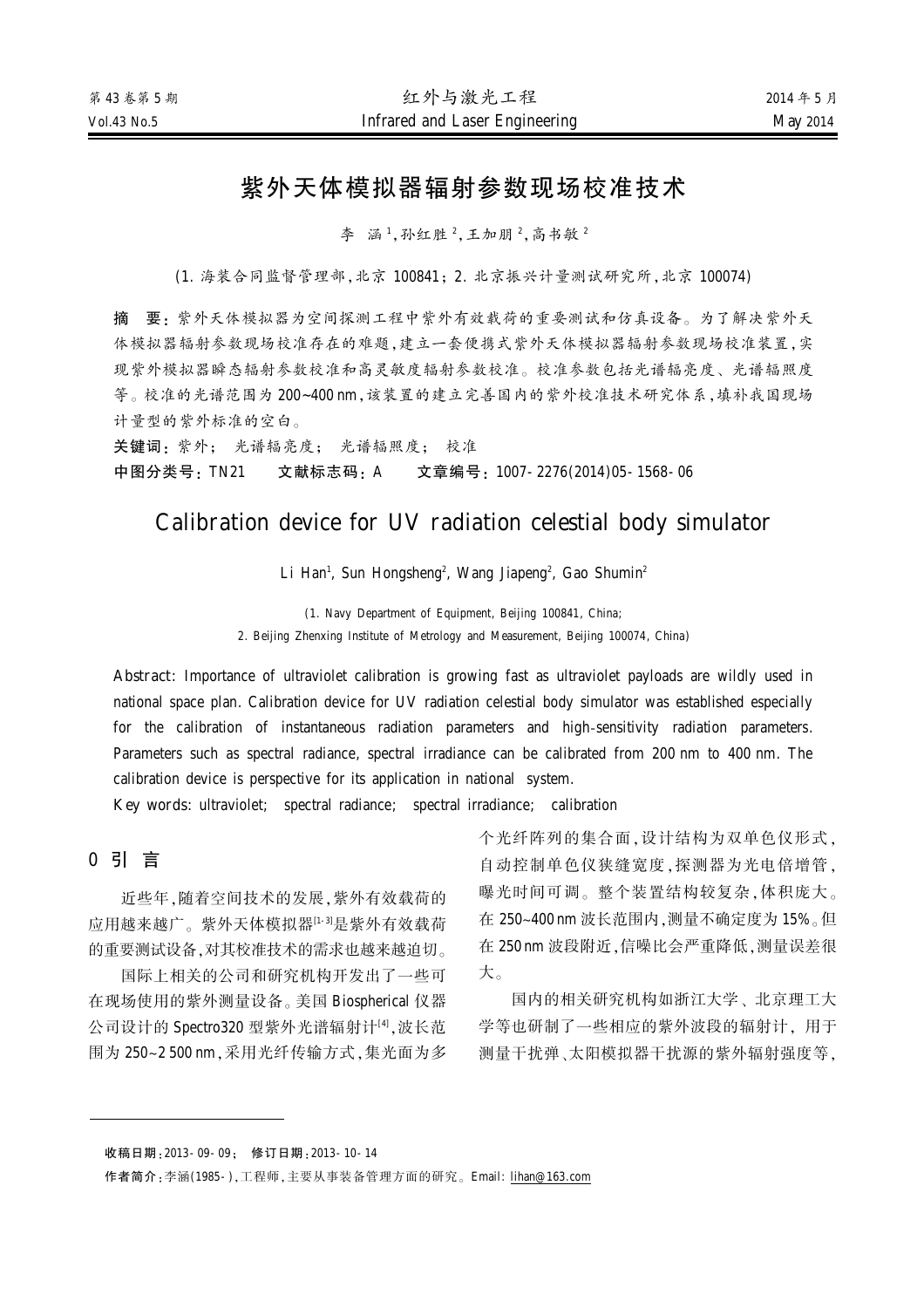其测量波段范围一般只能到 300 nm, 测量误差很大。 而国内针对紫外有效载荷相关调试测试设备的紫外 现场型校准设备未见有公开报导。

目前国内虽然建立有较完整的实验室内紫外 辐射计量标准(200 nm 以上). 但紫外现场型的计量 标准设备的研究目前还处于空白,而这些标准关系 到卫星的紫外敏感器、紫外成像化光谱 仪等重要有效载荷的量值校准溯源问题,以及武器 系统紫外光电对抗中测量数据正确性和可靠性问 题,因此研究建立完整的紫外现场型计量标准是很 有必要的。

### 1 总体技术方案

#### 1.1 瞬态型紫外天体模拟器辐射参数现场校准方案

为实现紫外模拟器瞬态光谱校准或分析短时间 内紫外辐射的光谱特性,提出一套瞬态型紫外模拟 器辐射参数校准和测量装置实现方案, 校准参数包 括光谱辐亮度、光谱辐照度等。紫外天体模拟器瞬态 光谱辐亮度现场校准的工作原理详见图 1。

如图 1 所示, 瞬态型紫外天体模拟器辐射参数 校准装置硬件主要包括紫外物镜、视场分束器、观测 目镜或 CCD 相机、消偏振器、紫外光谱仪、光电紫外 天体模拟器辐射参数现场校准装置及信号放大处理 系统、信号采集和控制系统。校准装置的定标光源为 紫外标准氘灯和紫外标准漫反射板, 覆盖波长范围 115~400 nm, 为便于外场工作, 只在大气中进行紫外 光谱校准,故响应波段为 200~400 nm。视场分束器为 带小孔的反射镜, 被测紫外天体模拟器或光源经紫 外物镜和视场分束器后分为两部分光束。一部分经 视场分束器后汇聚并将被测目标成像到 CCD 相机 光敏区上, 最后在终端输出显示测量目标的位置, 另 外也可采用目镜观测。另一部分光束经过视场分束 器小孔入射到消偏振器上,消除偏振效应后,进入光 谱仪的色散系统, 在阵列紫外天体模拟器辐射参数 现场校准装置的焦面上光谱平直并且分布均匀, 200~400 nm 波段光谱信息由阵列紫外天体模拟器辐 射参数现场校准装置探测接收记录。测量结果与标 准光源光谱辐亮度结果比对并加入修正系数,得到 被校准目标的紫外光谱辐亮度,同时绘出光谱辐亮 度曲线。



图 1 瞬态型紫外天体模拟器辐射参数现场校准装置设计方案图 Fig.1 Program plan for calibration device of instantaneous celestial body simulator

考虑到紫外现场校准装置的便携性、将紫外光 谱辐亮度校准装置的紫外镜头体成紫外器。 就可以进行紫外光谱辐照度测量和校准。被测紫外 天体模拟器或紫外光源经漫透射器均匀化后,由视 场分束器分为两部分,其后消偏振、分光、信号采集、 处理和显示与紫外光谱辐亮度校准装置一致。测量 结果与标准光源光谱辐照度结果比对并加入修正系 数,得到被校准目标的紫外光谱辐照度,同时绘出 光谱辐照度曲线。根据测得的光谱辐射照度和距离光 源的距离也可估算被校准光源处的光谱辐射强度。

# 1.2 高灵敏度型紫外天体模拟器辐射参数现场校准 方案

为满足紫外天体模拟器或紫外光源的高灵敏度、 大动态范围的光谱辐亮度校准需求, 在瞬态型紫外天 体模拟器辐射参数校准方案的基础上提出高灵敏度校 准方案。图 2 为高灵敏度光谱辐亮度校准工作原理图。



- 图 2 高灵敏度型紫外天体模拟器辐射参数现场校准装置设计 方案图
	- Fig.2 Program plan for calibration device of high-sensitivity celestial body simulator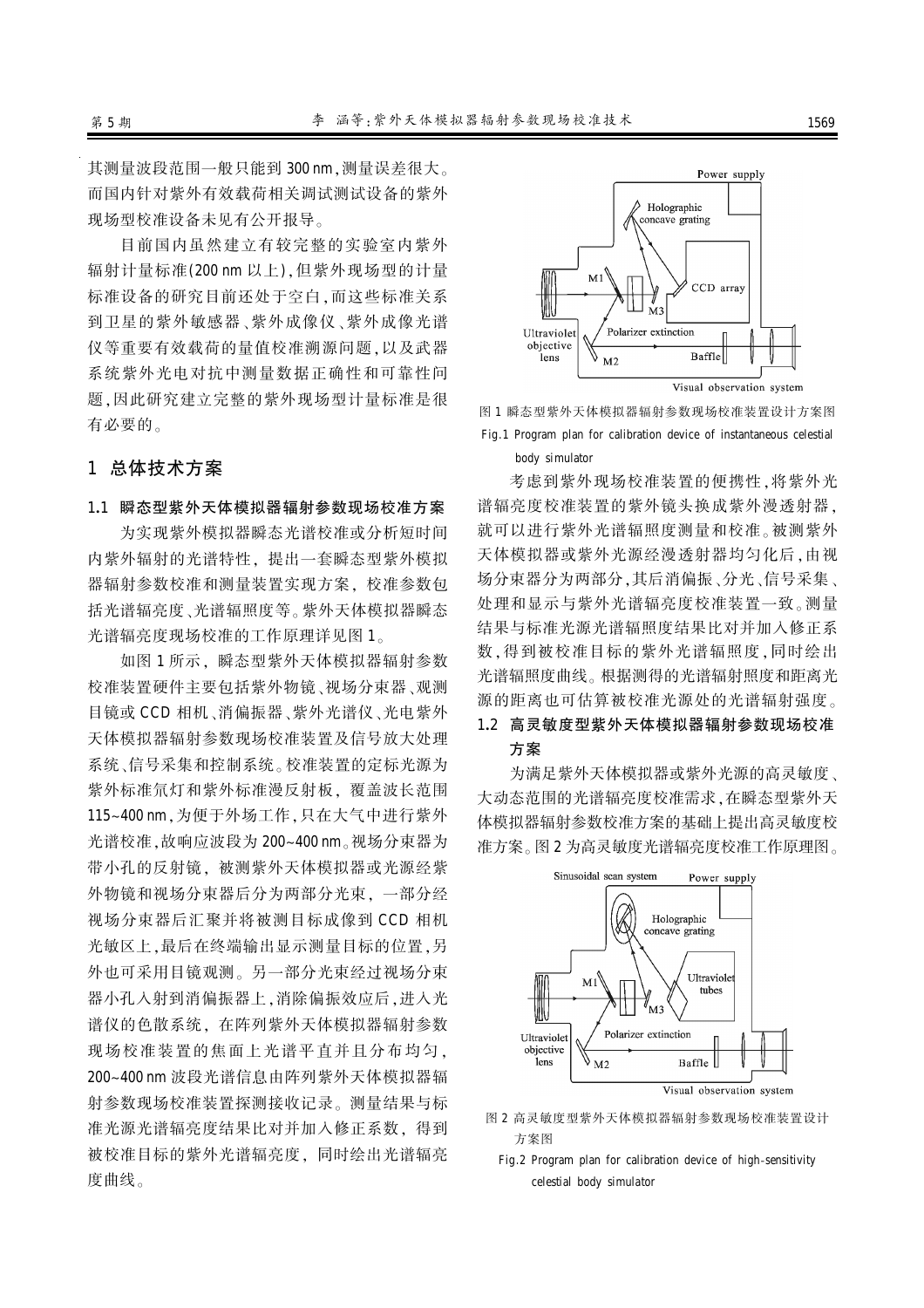该校准装置主要由紫外物镜、视场分束滤光器、 消偏振器、分光系统、观测瞄准系统、紫外光电倍增 管及其后续电子学系统组成。通过计算机控制转动 凹面光栅,使紫外波长顺次从出射狭缝射出,由高性 能光电倍增管探测接收。紫外光栅扫描一周,才能实 现 200~400 nm 波段光谱辐射亮度测量, 整个扫描过 程需要一定的时间。

高灵敏度型紫外辐射参数校准装置与瞬态型紫 外辐射参数校准装置不同之处在于。此紫外天体模 拟器辐射参数现场校准装置为紫外光电倍增管,紫 外光谱响应能力强,而瞬态型校准装置中为阵列紫 外天体模拟器辐射参数现场校准装置, 紫外光谱响 应能力稍弱。另一不同之处在于瞬态型紫外模拟器 校准装置中光栅不需要转动, 即较短时间内就可实 现全波段 200~400 nm 光谱辐射度测量和校准。而高 灵敏度型紫外天体模拟器校准装置中光栅需要转 动,实现不同波段光谱数据的捕获和校准,整个波段 的扫描工作时间相对较长,适合固定目标或辐射量 变化缓慢的紫外弱信号测量。

紫外天体模拟器高灵敏度光谱辐照度校准装置主 要由紫外漫透射器、视场分束滤光器、消偏振器、分光 系统、高性能光电倍增管及其后续电子学系统组成。整 个校准装置的结构与紫外光谱辐亮度校准装置基本相 同、只需将紫外物镜更换为紫外漫透射器即可。

#### 2 校准装置的标定

紫外天体模拟器光谱辐射参数现场校准装置在 标定之前, 输出的信号值是没有任何物理意义的, 也 不能进行光谱辐射度参数校准。所以校准装置在使 用前或使用一段时间内必须进行辐射定标。

在紫外光谱辐照度标定中, 可以将标准灯放置 在距离光谱辐照度校准装置有限距离处, 根据标准 灯辐照度距离平方反比定律进行量值传递。

在紫外光谱辐亮度校准装置中, 紫外光谱辐亮 度标准(高温黑体或者氘灯)都没有足够大的发射面 积来充满辐射校准装置的视场,因此多使用标准漫 反射板或积分球产生近似朗伯体的大面积辐射源。 在该校准方案中光谱辐亮度定标分为两个步骤:首 先为积分球和辐照度标定、其次为积分球对辐射度校 准装置的光谱辐亮度标定。如图 3 所示。





(b) Calibration of radiance

图 3 利用积分球光源标定校准装置的光谱辐照度和辐亮度 Fig.3 Calibration of irradiance and radiance by using integrating sphere

漫反射板经光谱辐照度标准灯照明, 在辐照度 校准装置观测方向上的平均光谱辐照度由公式(1) 计算:

 $E(\lambda) = E_1(\lambda) \cos \theta \omega(x, y) f(x, y)$  (1) 式中: E<sub>1</sub>(λ)为标准紫外光源在一定距离处的光谱辐 照度:0为观测方向和漫反射板法线之间的夹角:  $\omega(x, y)$ 为由光源尺寸决定的离轴照明修正因子: $f(x, y)$ 为在校准装置视场投影面积上标准光源光谱辐射度 随角度的变化函数。

由于标准光源尺寸较小, 修正因子 ω(x, y)可以 忽略不计,在将标准光源看做均匀亮源的情况下,公 式(1)沿观测视场的积分可以表述为:

> $E(\lambda)$ = $E_1(\lambda) \times 1^2/(h^2+r^2)$  $(2)$

式中·h 为标准灯与漫反射板之间的距离:r 为投影 视场等效面积半径;1 为给定标准照度时标准灯与漫 反射板之间的距离。

即使用同一台光谱辐射度校准装置分别对准漫 反射板和积分球测量, 就完成了积分球开口处辐照 度的标定。

在假设积分球为朗伯辐射体的情况下, 距离积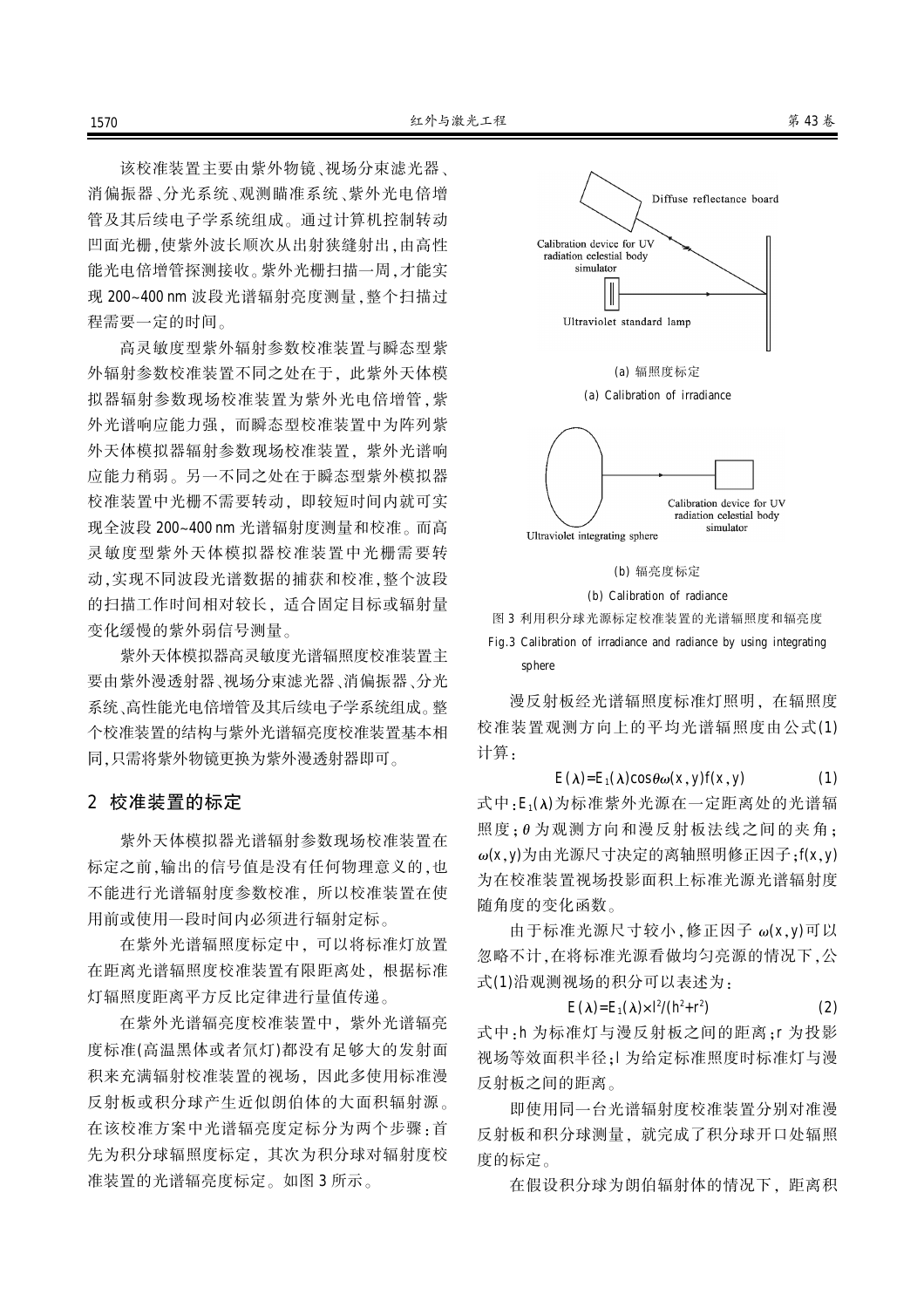分球开口 d 处的照度可以由公式(3)表示:

 $E_d(\lambda) = [\pi r^2/(d^2 + r_1^2 + r_2^2)]$  $_{2}^{2})$ ]L( $\lambda$ )=G(d, r<sub>1</sub>, r<sub>2</sub>)L( $\lambda$ ) (3) 式中: E.( λ)为距离积分球开口 d 处的光谱辐照度:  $L(\lambda)$ 为积分球开口处的光谱辐亮度: r1 为积分球 开口半径:r2 为紫外天体模拟器辐射参数现场校 准装置接收面半径:d 为积分球孔径到漫反射板 的距离。

利用公式(3)可以推导出光谱辐亮度,从而得到 光谱辐射度校准装置光谱辐亮度响应度,可以表示 为公式(4):

$$
L(\lambda) = E_d(\lambda) / [\pi r^2 / (d^2 + r_1^2 + r_2^2)]
$$
 (4)

#### 3 测试结果

## 3.1 瞬态型紫外天体模拟器辐射参数现场校准装置 对氘灯和积分球的测试数据

3.1.1 对氘灯的照度测试

利用氘灯对瞬态型紫外天体模拟器辐射参数 现场校准装置进行照度测试,将氘灯放置在离瞬态 型紫外天体模拟器辐射参数现场校准装置一定距 离处。

氘灯是较为理想的紫外光源, 在 200~400 nm 的 光谱辐射连续且没有尖峰,适合做紫外测量。照度测 试数据如图 4 所示。其中灰线为氘灯在 200~400 nm 的标准数据,黑线为测试数据。



图 4 瞬态型紫外天体模拟器辐射参数现场校准装置对氘灯 辐照度测试数据图

Fig.4 Irradiance test data of deuterium lamp by using calibration device for instantaneous celestial body simulator

照度测试数据与标准数据的偏差用测试数据与 标准数据的差除以标准数据来表示,如图 5 所示。





Fig.5 Irradiance deviation data of deuterium lamp by using calibration device for instantaneous celestial body simulator

3.1.2 对积分球的辐亮度测试

利用紫外积分球形成大面积光源对瞬态型紫外 天体模拟器辐射参数现场校准装置进行亮度测试。 光源近似朗伯体,在紫外波段光谱能量变化平缓。

亮度测试数据如图 6 所示。其中灰线为紫外积 分球在 200~400 nm 的标准数据, 黑线为测试数据。

亮度测试数据与标准数据的偏差用测试数据与 标准数据的差除以标准数据来表示,如图 7 所示。



图 6 瞬态型紫外天体模拟器辐射参数现场校准装置对积分球 辐亮度测试数据图

Fig.6 Radiance test data of integrating sphere by using calibration device for instantaneous celestial body simulator



- 图 7 瞬态型紫外天体模拟器辐射参数现场校准装置对积分球 辐亮度测试数据偏差图
- Fig.7 Radiance deviation data of integrating sphere by using calibration device for instantaneous celestial body simulator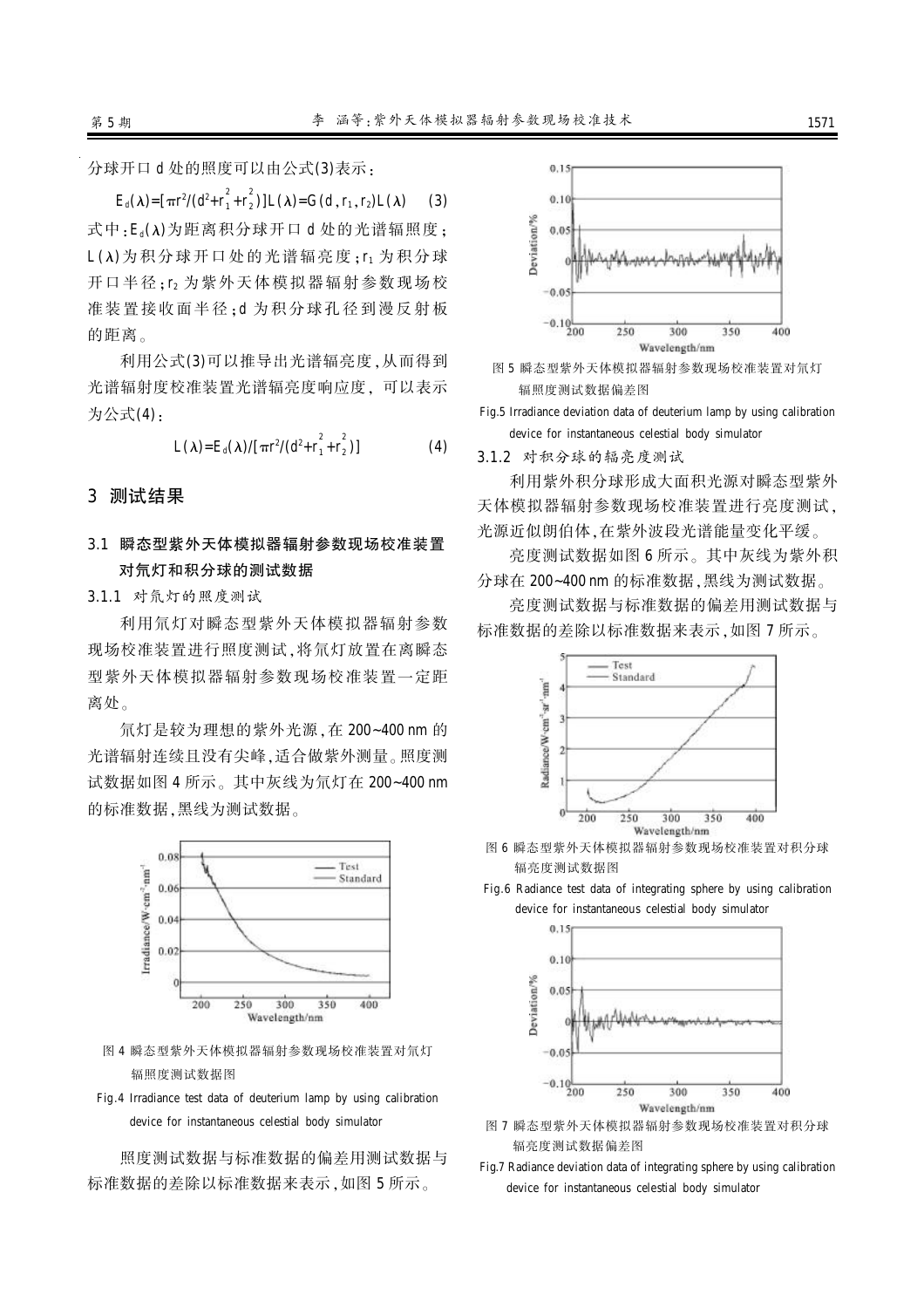## 3.2 高灵敏度型紫外天体模拟器辐射参数现场校准 装置对氘灯和积分球的测试数据

3.2.1 照度测试

利用氘灯<sup>[5]</sup>对高灵敏度型紫外天体模拟器辐射 参数现场校准装置进行照度测试、照度测试数据如 图 8 所示。其中灰线为氘灯在 200~400 nm 的标准数 据,黑线为测试数据。



- 图 8 高灵敏度型紫外天体模拟器辐射参数现场校准装置对氘灯 辐照度测试数据图
- Fig.8 Irradiance test data of deuterium lamp by using calibration device for high-sensitivity celestial body simulator

实验数据与标准数据的偏差用测试数据与标准 数据的差除以标准数据来表示,该比率如图 9 所示。



- 图 9 高灵敏度型紫外天体模拟器辐射参数现场校准装置对氘灯 辐照度测试数据偏差
- Fig.9 Irradiance deviation data of deuterium lamp by using calibration device for high-sensitivity celestial body simulator

#### 3.2.2 亮度测试

利用氙灯对高灵敏度型紫外天体模拟器辐射参 数现场校准装置进行亮度测试,亮度测试数据如图10 所示。其中灰线为氙灯在 200~400 nm 的标准数据, 黑线为测试数据。

亮度实验数据与标准数据的偏差用测试数据与标 准数据的差除以标准数据来表示, 该比率如图 11 所示。



- 图 10 高灵敏度型紫外天体模拟器辐射参数现场校准装置对 积分球辐亮度测试数据图
- Fig.10 Radiance data of integrating sphere by using calibration device for high-sensitivity celestial body simulator



- 图 11 高灵敏度型紫外天体模拟器辐射参数现场校准装置对 积分球亮度测试的偏差
- Fig.11 Radiance deviation data of integrating sphere by using calibration device for high-sensitivity celestial body simulator

#### 4 结 论

建立一套便携式紫外天体模拟器辐射参数现场 校准装置、实现紫外模拟器瞬态辐射参数校准和高 灵敏度辐射参数校准。校准参数包括光谱辐亮度、光 谱辐照度等。校准装置实物装置如图 12 所示。该装



图 12 紫外天体模拟器辐射参数现场校准装置实物图 Fig.12 Calibration device for UV radiation celestial body simulator 置的建立完善了国内的紫外校准技术研究体系,填 补了我国现场计量型的紫外标准的空白。